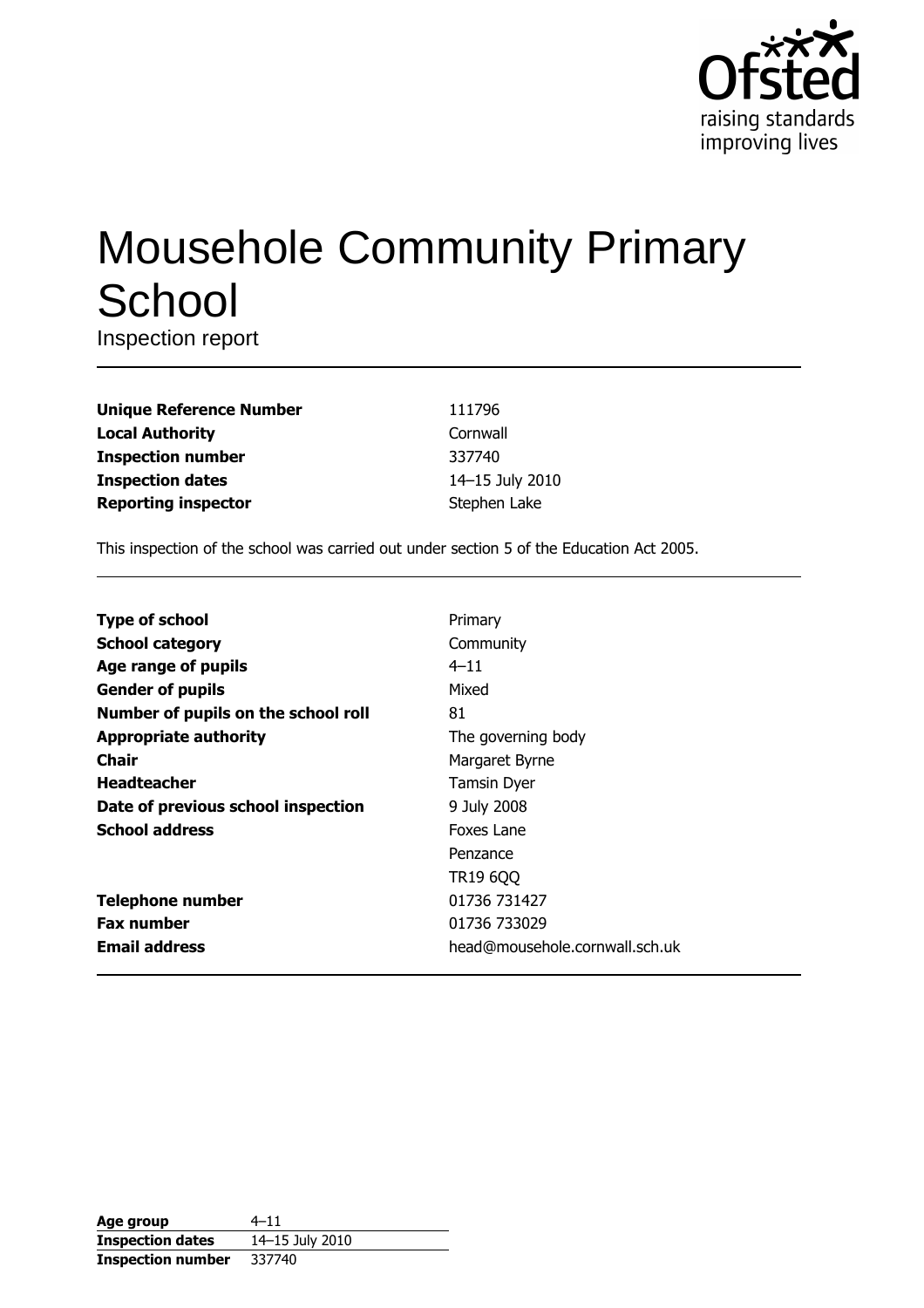The Office for Standards in Education, Children's Services and Skills (Ofsted) regulates and inspects to achieve excellence in the care of children and young people, and in education and skills for learners of all ages. It regulates and inspects childcare and children's social care, and inspects the Children and Family Court Advisory Support Service (Cafcass), schools, colleges, initial teacher training, work-based learning and skills training, adult and community learning, and education and training in prisons and other secure establishments. It rates council children's services, and inspects services for looked after children, safequarding and child protection.

Further copies of this report are obtainable from the school. Under the Education Act 2005, the school must provide a copy of this report free of charge to certain categories of people. A charge not exceeding the full cost of reproduction may be made for any other copies supplied.

If you would like a copy of this document in a different format, such as large print or Braille, please telephone 08456 404045, or email enquiries@ofsted.gov.uk.

You may copy all or parts of this document for non-commercial educational purposes, as long as you give details of the source and date of publication and do not alter the documentation in any way.

Royal Exchange Buildings St Ann's Square Manchester M2 7LA T: 08456 404045 Textphone: 0161 618 8524 E: enquiries@ofsted.gov.uk W: www.ofsted.gov.uk

© Crown copyright 2010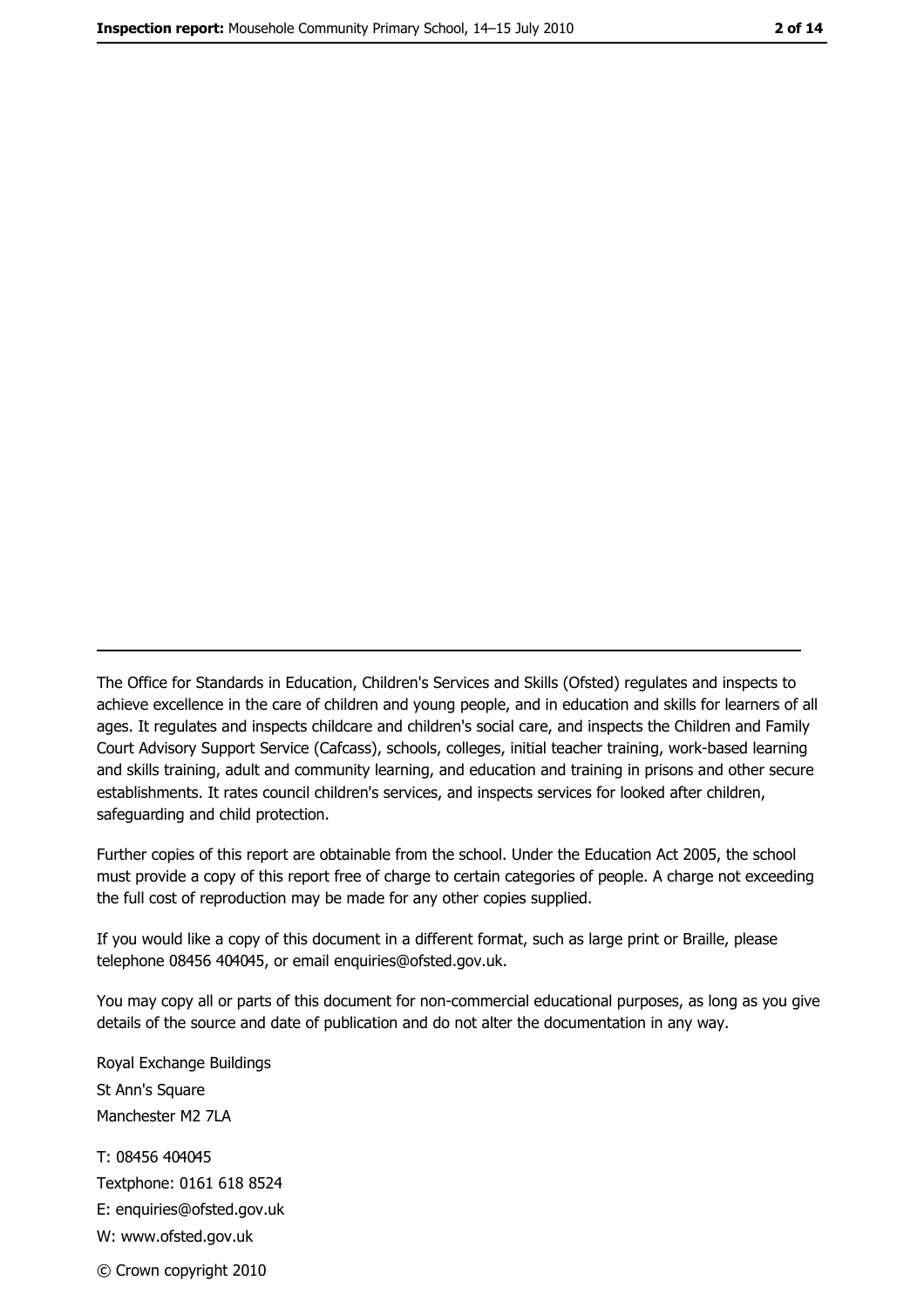# **Introduction**

This inspection was carried out by two additional inspectors. The inspectors spent the majority of time looking at learning. They visited 10 lessons and made short visits to a further four, observing five teachers, including a visiting music teacher. Inspectors held meetings with governors, staff and pupils. They observed the school's work and looked at the most recent school self-evaluation form, the school development plan, minutes of governors' meetings, the school's assessments of pupils' attainment and progress, the records held on vulnerable pupils and those with special educational needs and/or disabilities, school policies, and reports from the local authority and the school improvement partner. Inspectors analysed questionnaires from pupils and staff as well 48 completed by parents and carers

The inspection team reviewed many aspects of the school's work. It looked in detail at the following:

- impact of school initiatives to improve writing on attainment in English at Year 6  $\blacksquare$
- the provision for learning outdoors in the Early Years Foundation Stage  $\blacksquare$
- the provision for gifted and talented pupils  $\blacksquare$
- the impact of the provision in the curriculum for promoting community cohesion.  $\blacksquare$

## Information about the school

Mousehole Community Primary School is smaller than average and serves mainly the coastal village of Mousehole along with some of the smaller neighbouring villages. All pupils are of White British origin. The proportion of pupils entitled to free school meals is below average. The percentage of pupils with special educational needs is above average with most of these having moderate learning difficulties. The percentage with a statement of special educational needs is well above average. The school has many recent awards including Healthy Schools, Artsmark and silver award for Promoting Active Democracy Loudly (PADL).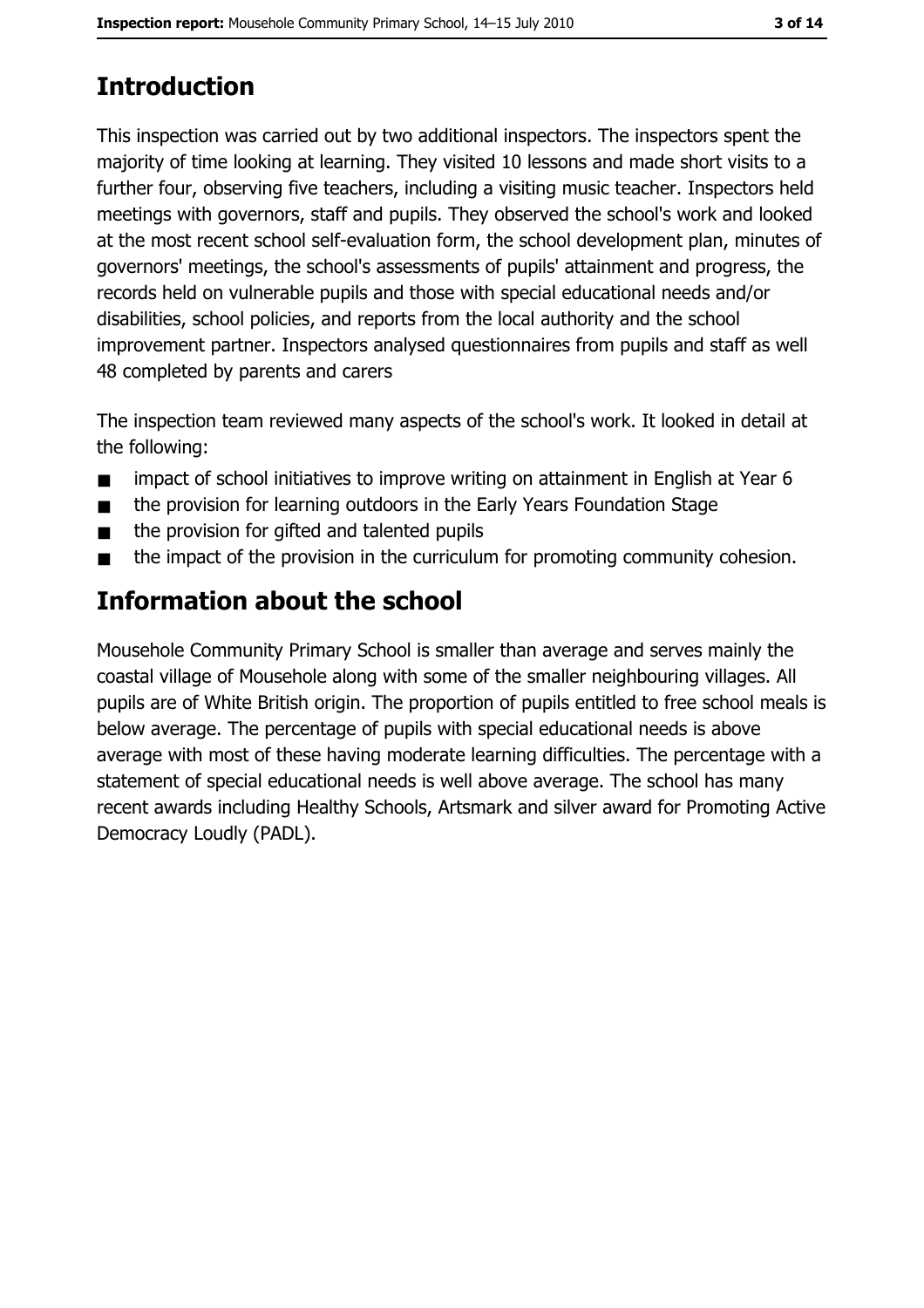# **Inspection judgements**

## Overall effectiveness: how good is the school?

#### The school's capacity for sustained improvement

## **Main findings**

Mousehole Community Primary School provides a good standard of education for pupils. It has some outstanding features. Pupils have an excellent understanding of how to stay safe and keep healthy. They make an outstanding contribution to the school and local community and their excellent behaviour ensures that the school is a warm and friendly place in which to learn. Links with parents and carers are excellent.

Achievement is good overall and improving. Children start in Reception with skills that are in line with those normally expected at this age and good provision ensures that they start Year 1 well prepared for future learning. Attainment at the end of Year 6 is above average. Achievement in mathematics is excellent and attainment is well above average. The effective strategies put in place to improve writing are accelerating progress in English, and achievement in English has improved significantly with attainment above average at the end of Year 6. The progress of pupils with special educational needs is outstanding because of the high quality support they receive and the close attention given to meeting their learning needs.

The revised curriculum makes learning very enjoyable and relevant for pupils. Together with the good care, support and guidance they receive, pupils are helped to grow into articulate and confident young people. Nevertheless, some elements of the curriculum although improved are not yet effective enough. Pupils' cultural development is limited because opportunities to make them fully aware of the rich diversity of cultures in the United Kingdom and internationally are not firmly embedded. The impact of this upon community cohesion has not been evaluated rigorously enough by leaders and managers. Children in the Early Years Foundation Stage have an improved curriculum because excellent budget management has enabled a move to a dedicated class. However, the transition is not complete and the outdoor provision does not have a suitable covered area.

The school has an accurate view of its strengths and weaknesses and is effective at securing the improvements needed. The driving force behind this school's success and continued improvement is the strong leadership of the headteacher that has inspired all members of staff to develop into a collaborative team. Together with the governors they share a strong desire to raise standards and work together effectively to improve the provision. There is substantial evidence to show the positive impact this is having upon standards and provision across the school. This pursuit of excellence over time is why so many areas have improved since the last inspection. The school has a good capacity to improve further.

| 2 |
|---|
| ↗ |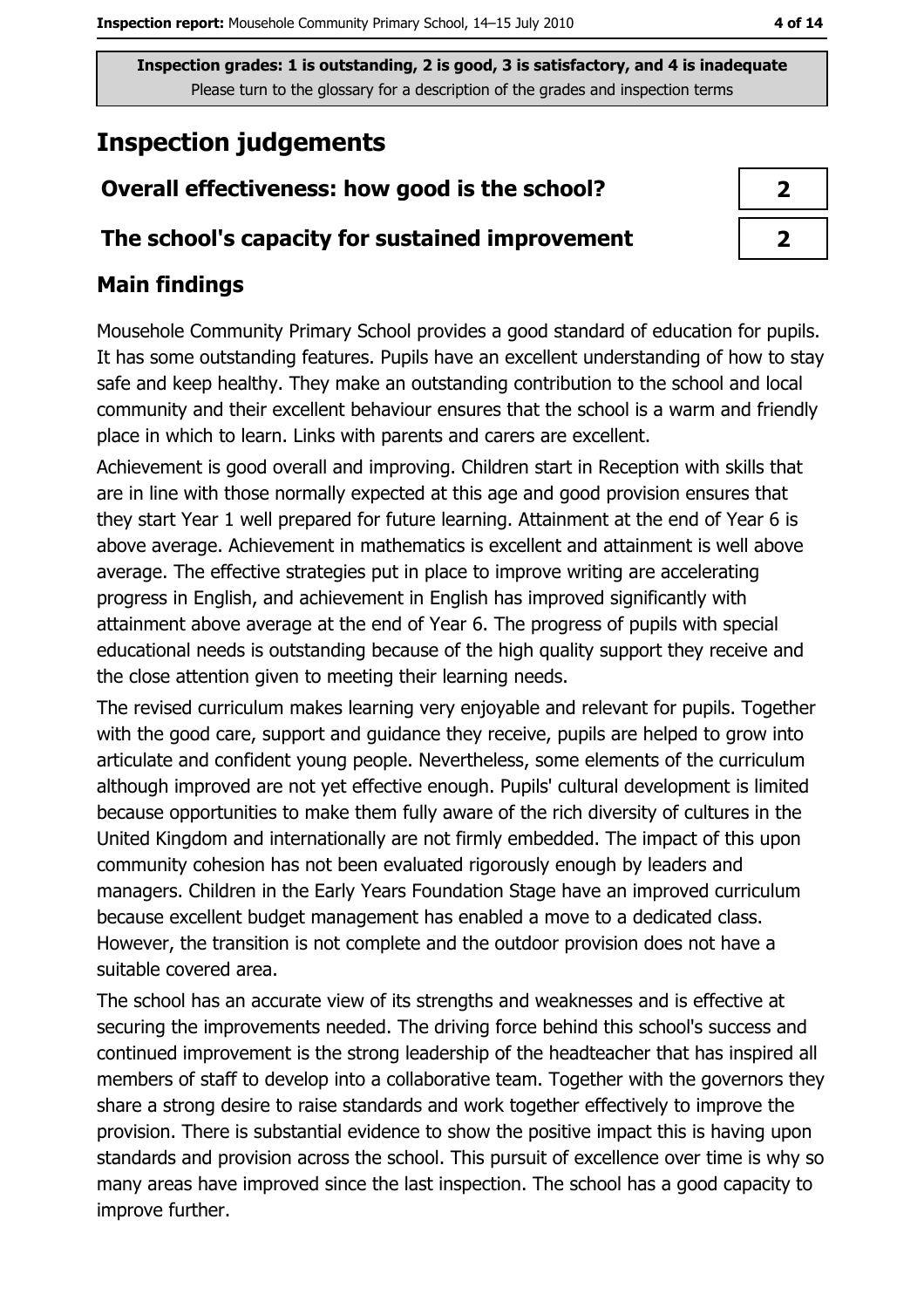#### What does the school need to do to improve further?

- Complete the planned improvements to the outdoor area, available for children in  $\blacksquare$ the Early Years Foundation Stage by July 2011, to ensure a suitably large covered area provides enough space for a full range of activities to be undertaken outdoors in all weathers.
- Make better provision within the curriculum for raising pupils' awareness of the rich  $\blacksquare$ variety of cultures to be found within Britain and internationally and ensure that leaders and managers at all levels evaluate the impact of this upon community cohesion.

#### **Outcomes for individuals and groups of pupils**

Attainment is improving across the school and learning in most lessons observed was at least good, and sometimes outstanding. Progress in Year 6 is particularly good in mathematics. More able pupils and those deemed gifted and talented are achieving well because the work provided challenges them effectively. For example, in Year 4, more able pupils were very confidently discussing ways of designing a field for sheep that needed a set amount of space and working out the different perimeters. Central to the improved learning is the way in which many opportunities are taken for pupils to discuss their work with each other and with teachers to identify what they have done well and what they could improve. This benefits all pupils but is especially effective for those pupils with special educational needs. The high quality debate with the capable teaching assistants and with their peers keeps these pupils extremely well focused on learning. As a result they are making outstanding progress and their attainment is improving.

Writing for all pupils is improving because so many opportunities are taken to make writing relevant, for example taking part in the poetry competition for the local Rotary club celebrations. In fact pupils from the school won first and second prize for the excellent poems they produced. Vibrant displays around the school show pupils' good attainment in art in work demonstrating their understanding of other religions such as Sikhism and Buddhism and reflecting the award of Artsmark. Good quality work was also observed in history and information and communication technology (ICT). Attainment in music is above average and the school has applied for the Sing Up gold award. Pupils clearly enjoy school as shown by their improved attainment and better attendance, which although remaining broadly average, has improved significantly over the last two vears.

Pupils feel very safe in school. They reported no bullying and they trust the adults to deal with any that might occur. Pupils demonstrate great maturity in the polite and courteous way they speak with visitors. They make an excellent contribution to school life by taking on a wide range of responsibilities. For example, the school parliament is extremely effective as recognised by their recent Promoting Active Democracy Loudly (PADL) award. They debate school improvement with governors and make suggestions about how parking could be improved in the local community. The extremely good oral

 $\mathbf{1}$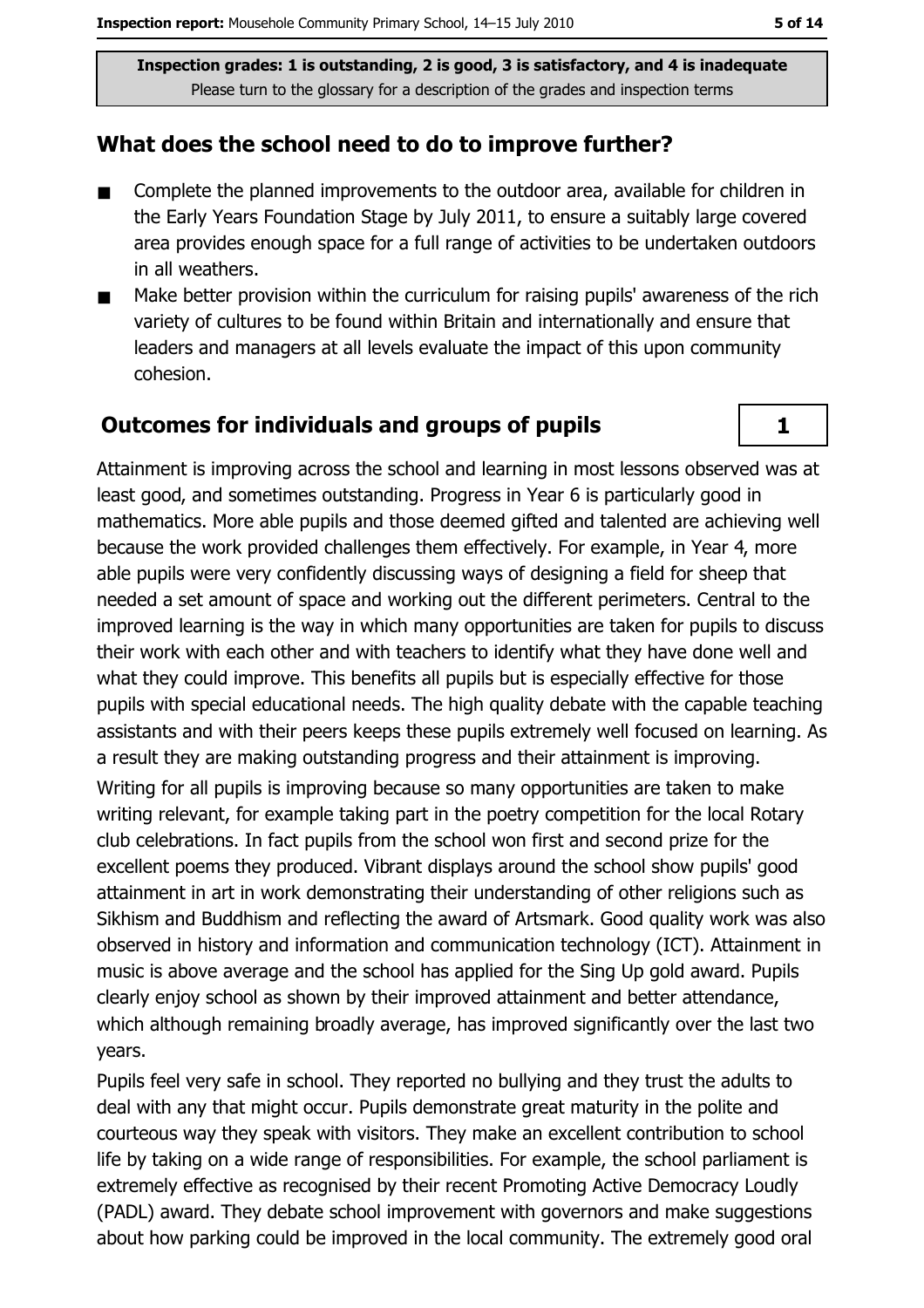skills that pupils are developing through these activities are also contributing to the improvement in writing. Pupils' very secure understanding of how to stay healthy and keep fit is recognised by the Healthy School award. It is also evident in the enthusiastic way pupils take advantage of the many opportunities for physical activity in the school grounds and after school. In this coastal town their understanding of water safety is exemplary. Pupils make an excellent contribution to the local community, for example through the whole school participation in 'Tom Bowcock Day' or their involvement with local senior citizens' lunch clubs. Pupils' moral and social development is outstanding. Pupils have an excellent understanding of right and wrong and work and play together extremely well.

These are the grades for pupils' outcomes

| Pupils' achievement and the extent to which they enjoy their learning                                                     |                         |  |  |  |
|---------------------------------------------------------------------------------------------------------------------------|-------------------------|--|--|--|
| Taking into account:<br>Pupils' attainment <sup>1</sup>                                                                   | $\mathcal{P}$           |  |  |  |
| The quality of pupils' learning and their progress                                                                        | $\mathcal{P}$           |  |  |  |
| The quality of learning for pupils with special educational needs and/or<br>disabilities and their progress               | 1                       |  |  |  |
| The extent to which pupils feel safe                                                                                      | 1                       |  |  |  |
| <b>Pupils' behaviour</b>                                                                                                  | 1                       |  |  |  |
| The extent to which pupils adopt healthy lifestyles                                                                       | 1                       |  |  |  |
| The extent to which pupils contribute to the school and wider community                                                   |                         |  |  |  |
| The extent to which pupils develop workplace and other skills that will<br>contribute to their future economic well-being |                         |  |  |  |
| Taking into account:<br>Pupils' attendance <sup>1</sup>                                                                   |                         |  |  |  |
| The extent of pupils' spiritual, moral, social and cultural development                                                   | $\overline{\mathbf{2}}$ |  |  |  |

#### How effective is the provision?

Pupils learn well in this school because of good teaching and the stimulating curriculum that ensure many highly motivating experiences for pupils. Good partnerships with others enable such opportunities as learning musical instruments or taking part in inter-school sport. The provision for ensuring pupils' personal development is

The grades for attainment and attendance are: 1 is high; 2 is above average; 3 is broadly average; and 4 is low.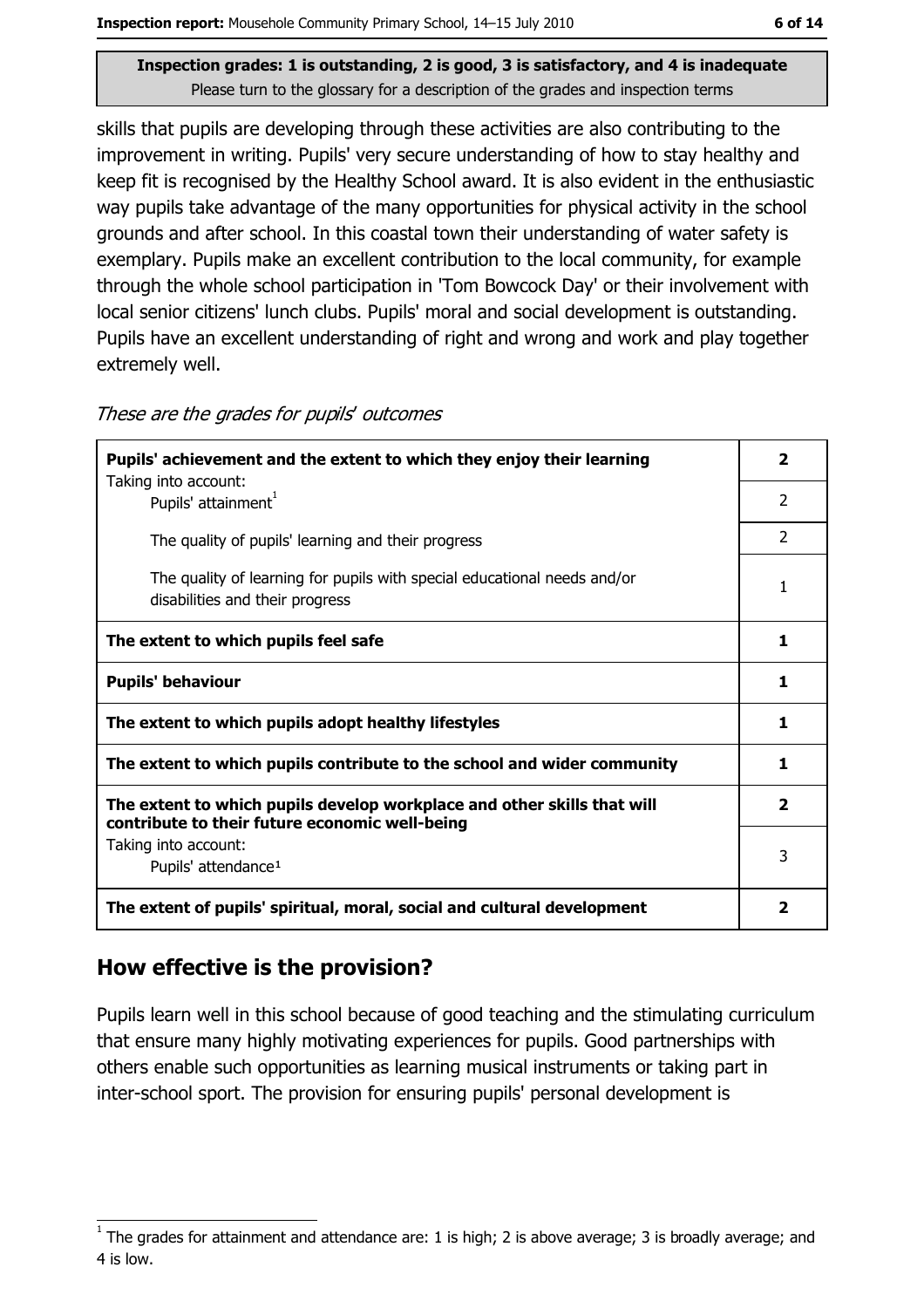outstanding. The school has developed links with an inner-city multicultural school to support pupils' understanding of diverse parts of the United Kingdom and enhance their cultural development but this is at an early stage. The provision for pupils deemed gifted and talented is much improved. They are identified early and are given suitably challenging learning targets.

Teachers prepare lessons that stimulate pupils to learn. ICT is used well to support teaching. Excellent use is made of the local community, for example pupils talking with Jewish survivors of the Second World War about their experience as part of history. Many visits and visitors support learning well. For example many visits are made to the local village to stimulate writing and motivate pupils, such as examining a traditional Cornish lugger or visiting rock pools as stimuli for poetry writing. Pupils are involved in managing their own learning through regular discussions about their work with teachers. This is particular effective at helping those with special educational needs improve their attainment and progress. Questioning often challenges pupils well and extends their learning while assessing what they already know. The strategies to improve attainment in writing are starting to prove effective, for example, in an English lesson skilled questioning ascertained what pupils understood about similes and then challenged them to develop better ones. Neverthless teaching in English, although good and improving rapidly, is not quite as strong as it is in mathematics.

Pastoral care is strong. Good quality child protection procedures are detailed and well known to all staff and safeguarding procedures are good. The school works very closely with parents to support their children's learning through parent teacher consultations, regular informal discussion and innovative systems to pass on relevant information including through text messaging. Attendance has improved due to the close support of the local authority. Within the school the needs of pupils deemed gifted and talented are met well, but the school has less access to support for these pupils through partnerships. This is why care, guidance and support are judged good rather than outstanding.

| The quality of teaching                                                                                    |  |  |  |
|------------------------------------------------------------------------------------------------------------|--|--|--|
| Taking into account:<br>The use of assessment to support learning                                          |  |  |  |
| The extent to which the curriculum meets pupils' needs, including, where<br>relevant, through partnerships |  |  |  |
| The effectiveness of care, guidance and support                                                            |  |  |  |

These are the grades for the quality of provision

#### How effective are leadership and management?

The staff in this school work together as a cohesive team to bring about school improvement and ensure that the best possible education is provided for all pupils. The school is careful to tackle any incidents of discrimination, and equality of opportunity is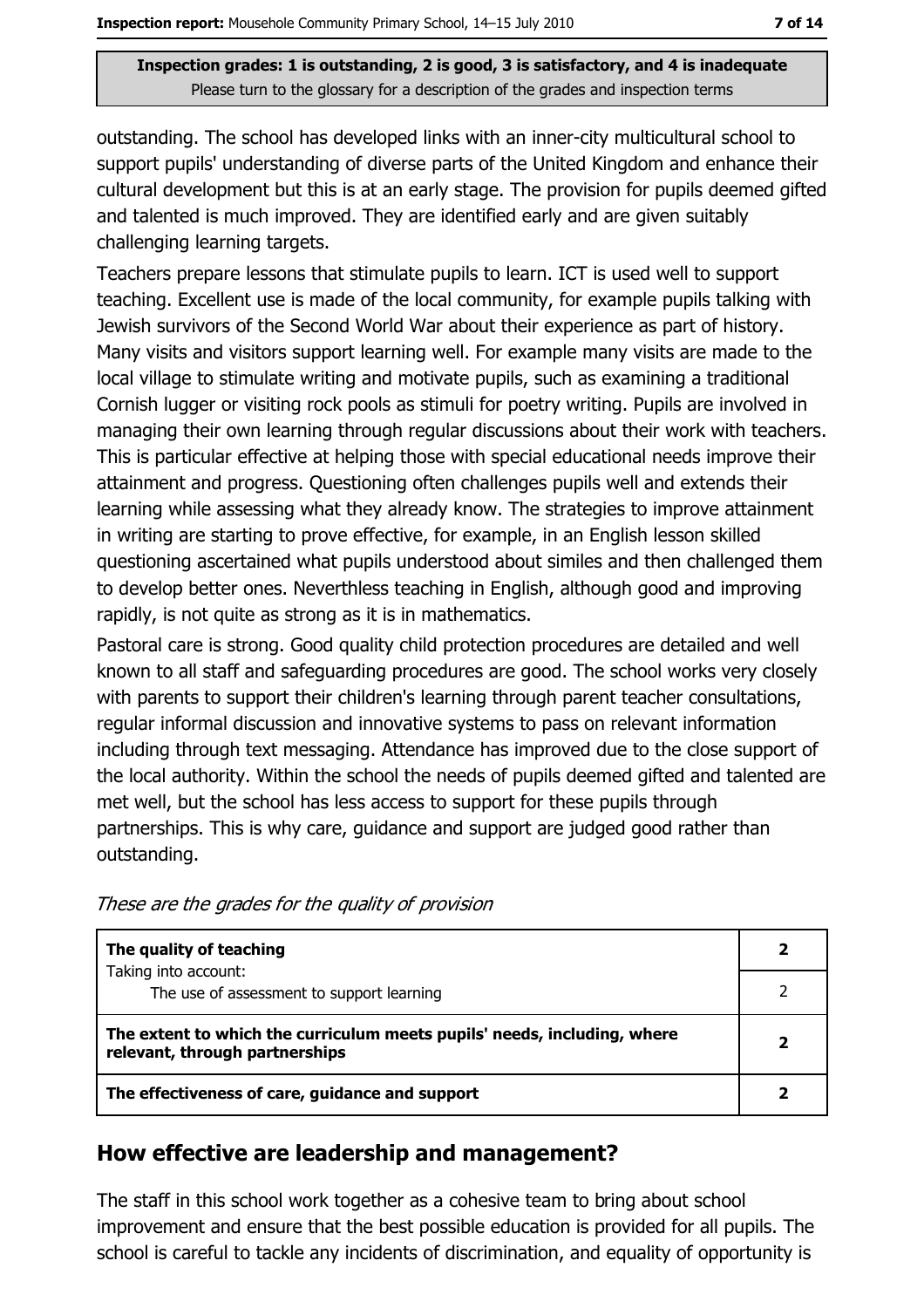assured by the great care taken to monitor the progress of all groups. Safeguarding requirements are met well and procedures to keep pupils safe are good. Links with and beyond the local community help to promote community cohesion, which at a local level is very strong, but at present the effectiveness of the impact these strategies have upon wider aspects of community cohesion is not evaluated well enough.

Governors support the school well and share the drive to improve further. All governors visit the school regularly and monitor its work. They are particularly effective at managing a very tight budget to enable the expansion to four classes. Parents and pupils are consulted regularly and their views taken into account in the very good quality school development plan. Strong partnerships with external agencies provide good quality support for vulnerable pupils, and equally strong links with other local schools have supported the improvements in the curriculum.

|  |  | These are the grades for leadership and management |  |  |
|--|--|----------------------------------------------------|--|--|
|  |  |                                                    |  |  |

| The effectiveness of leadership and management in embedding ambition and<br>driving improvement                                                                     | 2                       |
|---------------------------------------------------------------------------------------------------------------------------------------------------------------------|-------------------------|
| Taking into account:<br>The leadership and management of teaching and learning                                                                                      | 2                       |
| The effectiveness of the governing body in challenging and supporting the<br>school so that weaknesses are tackled decisively and statutory responsibilities<br>met | 2                       |
| The effectiveness of the school's engagement with parents and carers                                                                                                | $\overline{\mathbf{2}}$ |
| The effectiveness of partnerships in promoting learning and well-being                                                                                              |                         |
| The effectiveness with which the school promotes equality of opportunity and<br>tackles discrimination                                                              | $\mathbf{z}$            |
| The effectiveness of safeguarding procedures                                                                                                                        | $\overline{2}$          |
| The effectiveness with which the school promotes community cohesion                                                                                                 | 3                       |
| The effectiveness with which the school deploys resources to achieve<br>value for money                                                                             | 2                       |

#### **Early Years Foundation Stage**

Children receive a good start to their education. Close and positive relationships with the on-site independent pre-school and with parents mean that children settle quickly and happily. Their progress in personal and social development is particularly good. Children display positive attitudes and learn to relate well to others. The good partnership between children and adults and a focus on praise ensure excellent behaviour. A welcoming and stimulating environment is provided for children and all areas of learning are covered appropriately. High quality care helps children to feel secure and confident and welfare needs are met well.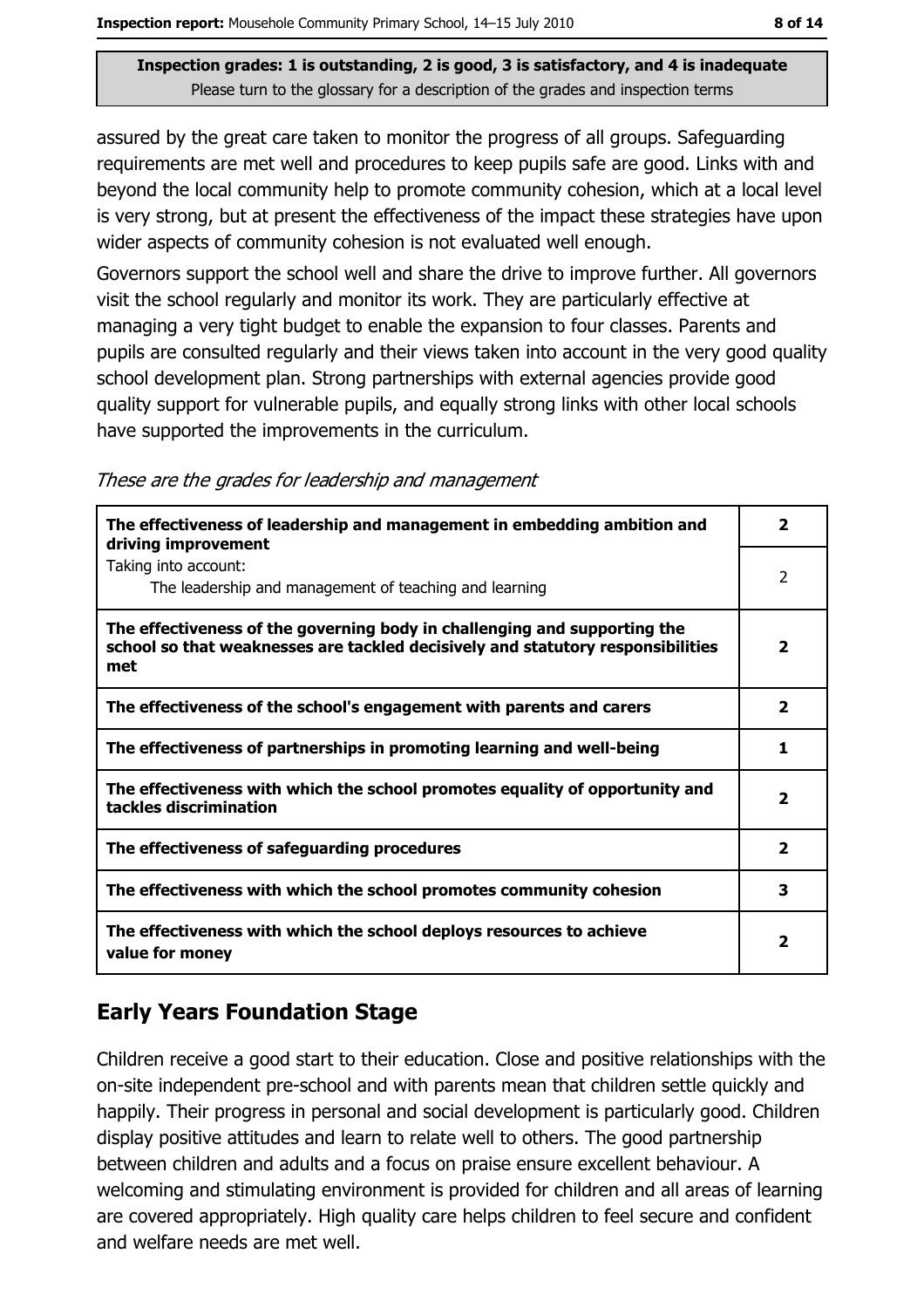Children make good progress. They start school with levels of skill in line with those normally found at this age and enter Year 1 well prepared for learning with skills that are above expectations. Adults ensure a good balance between teacher-directed activities and independent choice which helps children develop as confident learners. Good quality systems for checking on children's progress are used effectively to plan work that challenges children to achieve well. Children with special educational needs and/or disabilities are identified at an early stage enabling good quality support to be provided.

The outdoor area dedicated to reception children is small and the lack of a suitable covered area limits the opportunities for children to access all areas of the Early Years Foundation Stage curriculum in all weathers. Plans have been drawn up to address this as part of the major building project taking place. The extensive use that is made of the local area through visits to the beach and nearby areas compensates a little for the limited outdoor provision while providing a highly enjoyable experience for children and developing their knowledge of the unique character of their village.

These are the grades for the Early Years Foundation Stage

| <b>Overall effectiveness of the Early Years Foundation Stage</b>                             |                |
|----------------------------------------------------------------------------------------------|----------------|
| Taking into account:<br>Outcomes for children in the Early Years Foundation Stage            |                |
| The quality of provision in the Early Years Foundation Stage                                 |                |
| The effectiveness of leadership and management of the Early Years<br><b>Foundation Stage</b> | $\overline{2}$ |

#### **Views of parents and carers**

The vast majority of parents have very positive views of the school. A number submitted written comments as well as their questionnaires. Typical of the comments received were: 'The school is brilliant at nurturing each child as an individual within its secure family atmosphere'; 'My daughter views school and learning as a big adventure'; Fantastic introduction to school life  $\Box$  lots of extras ie school trips'; and 'Our child is always happy to attend school and is making pleasing progress.

A smaller number of parents submitted some negative comments. The main themes were that communication is not always good enough and behaviour is not always managed well. Inspectors judged that the school works very hard with innovative systems such as text messaging to communicate with parents. Inspectors also judge that behaviour is managed very well, but note that the behaviour of one or two very challenging pupils could create a different perception on a small number of occasions.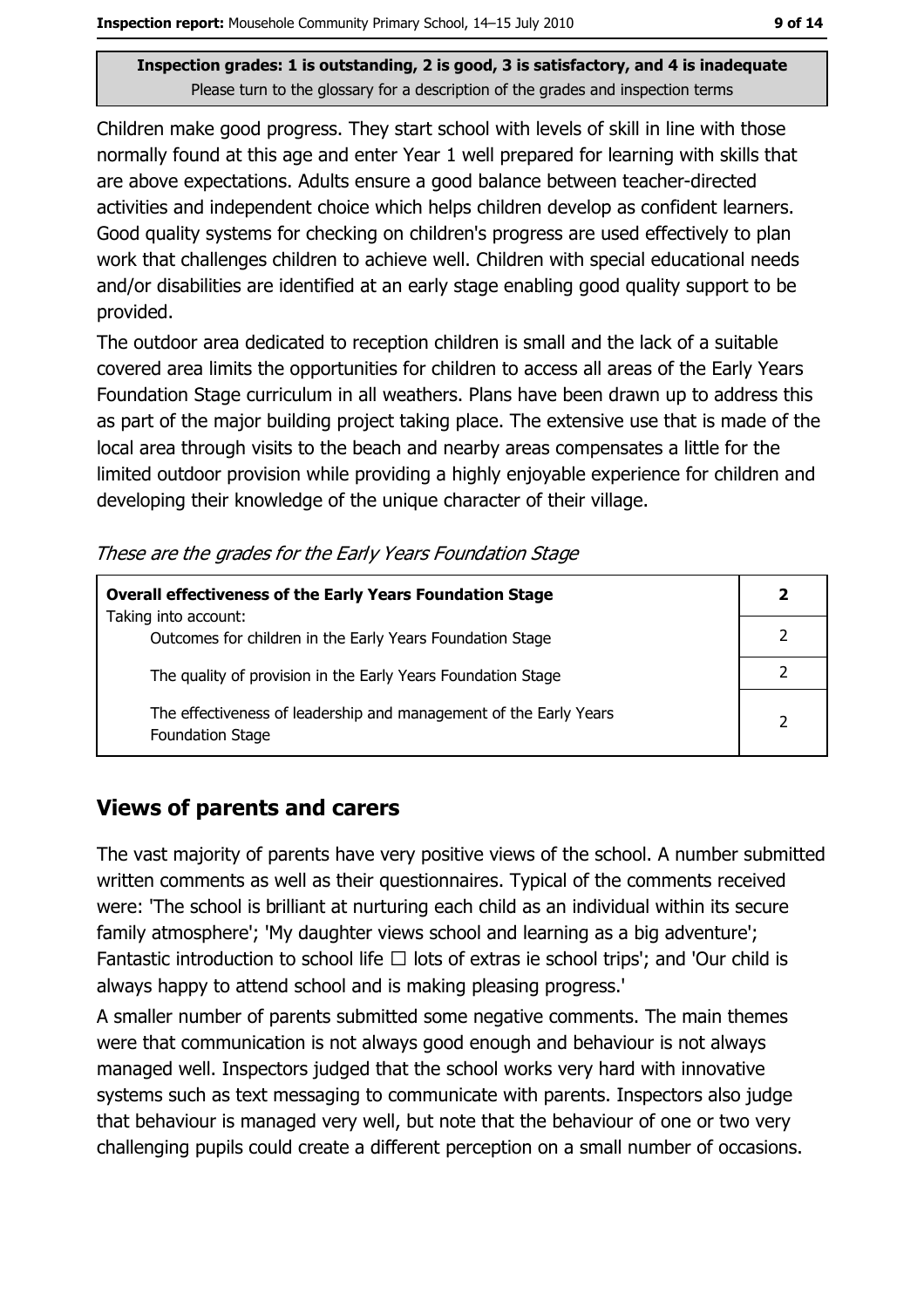#### Responses from parents and carers to Ofsted's questionnaire

Ofsted invited all the registered parents and carers of pupils registered at Mousehole Community Primary School to complete a questionnaire about their views of the school.

In the questionnaire, parents and carers were asked to record how strongly they agreed with 13 statements about the school.

The inspection team received 48 completed questionnaires by the end of the on-site inspection. In total, there are 81 pupils registered at the school.

| <b>Statements</b>                                                                                                                                                                                                                                       |              | <b>Strongly</b><br><b>Agree</b><br><b>Agree</b> |              |               | <b>Disagree</b> | <b>Strongly</b><br>disagree |              |                |
|---------------------------------------------------------------------------------------------------------------------------------------------------------------------------------------------------------------------------------------------------------|--------------|-------------------------------------------------|--------------|---------------|-----------------|-----------------------------|--------------|----------------|
|                                                                                                                                                                                                                                                         | <b>Total</b> | $\frac{1}{2}$                                   | <b>Total</b> | $\frac{0}{0}$ | <b>Total</b>    | $\frac{1}{2}$               | <b>Total</b> | $\frac{1}{2}$  |
| My child enjoys school                                                                                                                                                                                                                                  | 32           | 67                                              | 16           | 33            | 0               | 0                           | $\Omega$     | 0              |
| The school keeps my child<br>safe                                                                                                                                                                                                                       | 32           | 67                                              | 16           | 33            | $\mathbf 0$     | 0                           | $\mathbf{0}$ | 0              |
| The school informs me<br>about my child's progress                                                                                                                                                                                                      | 29           | 60                                              | 17           | 35            | $\overline{2}$  | $\overline{4}$              | 0            | 0              |
| My child is making enough<br>progress at this school                                                                                                                                                                                                    | 31           | 65                                              | 11           | 23            | $\overline{4}$  | 8                           | 0            | 0              |
| The teaching is good at this<br>school                                                                                                                                                                                                                  | 32           | 67                                              | 15           | 31            | $\mathbf 0$     | 0                           | 0            | 0              |
| The school helps me to<br>support my child's learning                                                                                                                                                                                                   | 31           | 65                                              | 11           | 23            | 6               | 13                          | 0            | 0              |
| The school helps my child to<br>have a healthy lifestyle                                                                                                                                                                                                | 21           | 44                                              | 24           | 50            | $\mathbf 0$     | 0                           | 0            | 0              |
| The school makes sure that<br>my child is well prepared for<br>the future (for example<br>changing year group,<br>changing school, and for<br>children who are finishing<br>school, entering further or<br>higher education, or<br>entering employment) | 32           | 67                                              | 14           | 29            | $\mathbf{1}$    | $\overline{2}$              | 0            | 0              |
| The school meets my child's<br>particular needs                                                                                                                                                                                                         | 27           | 56                                              | 15           | 31            | 4               | 8                           | 0            | 0              |
| The school deals effectively<br>with unacceptable behaviour                                                                                                                                                                                             | 21           | 44                                              | 19           | 40            | $\overline{7}$  | 15                          | $\mathbf{1}$ | $\overline{2}$ |
| The school takes account of<br>my suggestions and<br>concerns                                                                                                                                                                                           | 26           | 54                                              | 15           | 31            | $\overline{4}$  | 8                           | 0            | 0              |
| The school is led and<br>managed effectively                                                                                                                                                                                                            | 30           | 63                                              | 14           | 29            | $\overline{4}$  | 8                           | 0            | $\mathbf 0$    |
| Overall, I am happy with my<br>child's experience at this<br>school                                                                                                                                                                                     | 30           | 63                                              | 18           | 38            | $\pmb{0}$       | 0                           | $\mathbf 0$  | 0              |

The table above summarises the responses that parents and carers made to each statement. The percentages indicate the proportion of parents and carers giving that response out of the total number of completed questionnaires. Where one or more parents and carers chose not to answer a particular question, the percentages will not add up to 100%.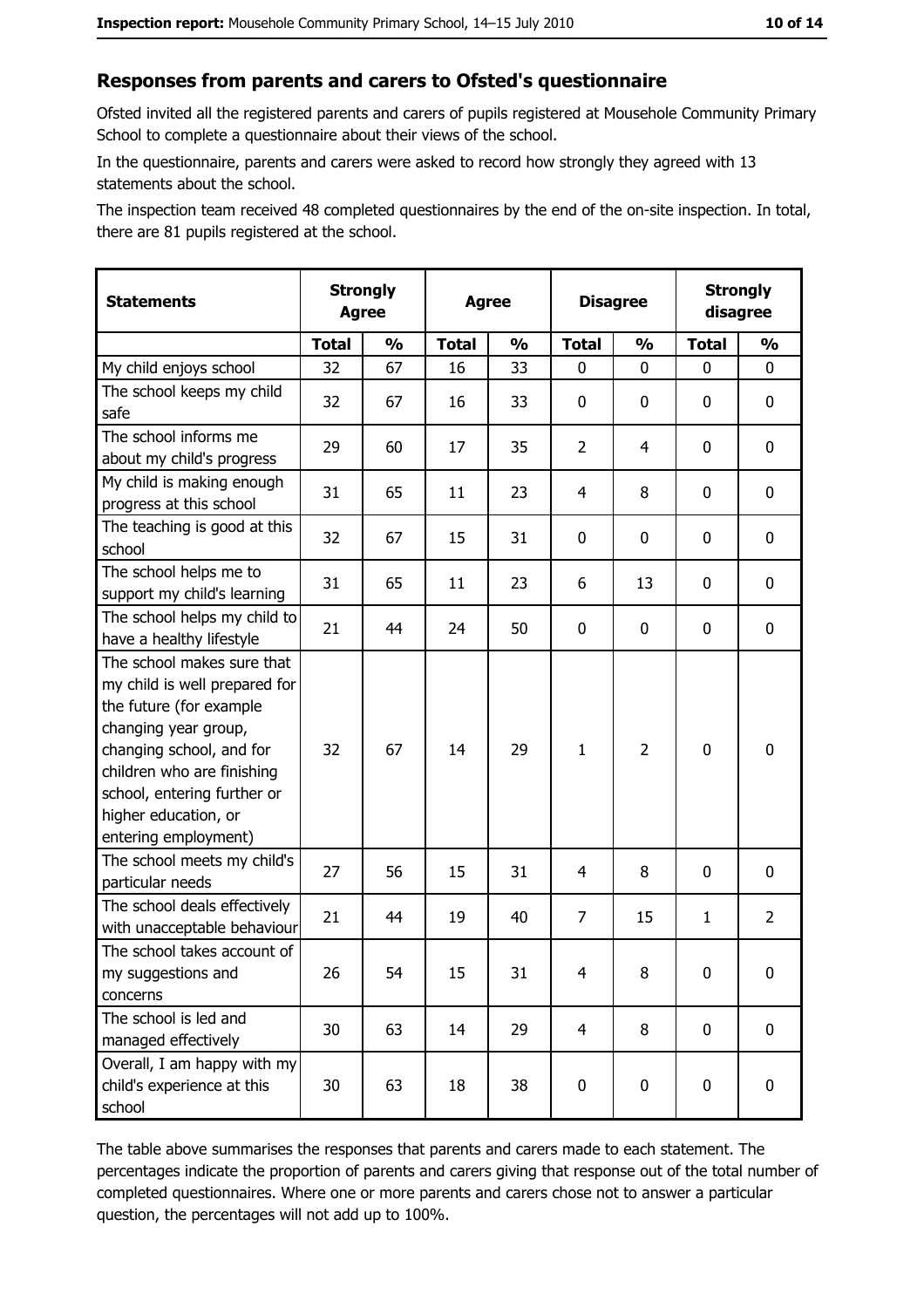## Glossary

| Grade   | <b>Judgement</b> | <b>Description</b>                                                                                                                                                                                                               |
|---------|------------------|----------------------------------------------------------------------------------------------------------------------------------------------------------------------------------------------------------------------------------|
| Grade 1 | Outstanding      | These features are highly effective. An oustanding<br>school provides exceptionally well for its pupils' needs.                                                                                                                  |
| Grade 2 | Good             | These are very positive features of a school. A school<br>that is good is serving its pupils well.                                                                                                                               |
| Grade 3 | Satisfactory     | These features are of reasonable quality. A satisfactory<br>school is providing adequately for its pupils.                                                                                                                       |
| Grade 4 | Inadequate       | These features are not of an acceptable standard. An<br>inadequate school needs to make significant<br>improvement in order to meet the needs of its pupils.<br>Ofsted inspectors will make further visits until it<br>improves. |

## What inspection judgements mean

#### **Overall effectiveness of schools**

|                       | Overall effectiveness judgement (percentage of<br>schools) |      |                     |                   |
|-----------------------|------------------------------------------------------------|------|---------------------|-------------------|
| <b>Type of school</b> | <b>Outstanding</b>                                         | Good | <b>Satisfactory</b> | <b>Inadequate</b> |
| Nursery schools       | 51                                                         | 45   | 0                   | 4                 |
| Primary schools       | 6                                                          | 41   | 42                  | 10                |
| Secondary schools     | 8                                                          | 34   | 44                  | 14                |
| Sixth forms           | 10                                                         | 37   | 50                  | 3                 |
| Special schools       | 32                                                         | 38   | 25                  | 5                 |
| Pupil referral units  | 12                                                         | 43   | 31                  | 14                |
| All schools           | 9                                                          | 40   | 40                  | 10                |

New school inspection arrangements were introduced on 1 September 2009. This means that inspectors now make some additional judgements that were not made previously.

The data in the table above is for the period 1 September to 31 December 2009 and is the most recently published data available (see www.ofsted.gov.uk). Please note that the sample of schools inspected during the autumn term 2009 was not representative of all schools nationally, as weaker schools are inspected more frequently than good or outstanding schools.

Percentages are rounded and do not always add exactly to 100. Secondary school figures include those that have sixth forms, and sixth form figures include only the data specifically for sixth form inspection judgements.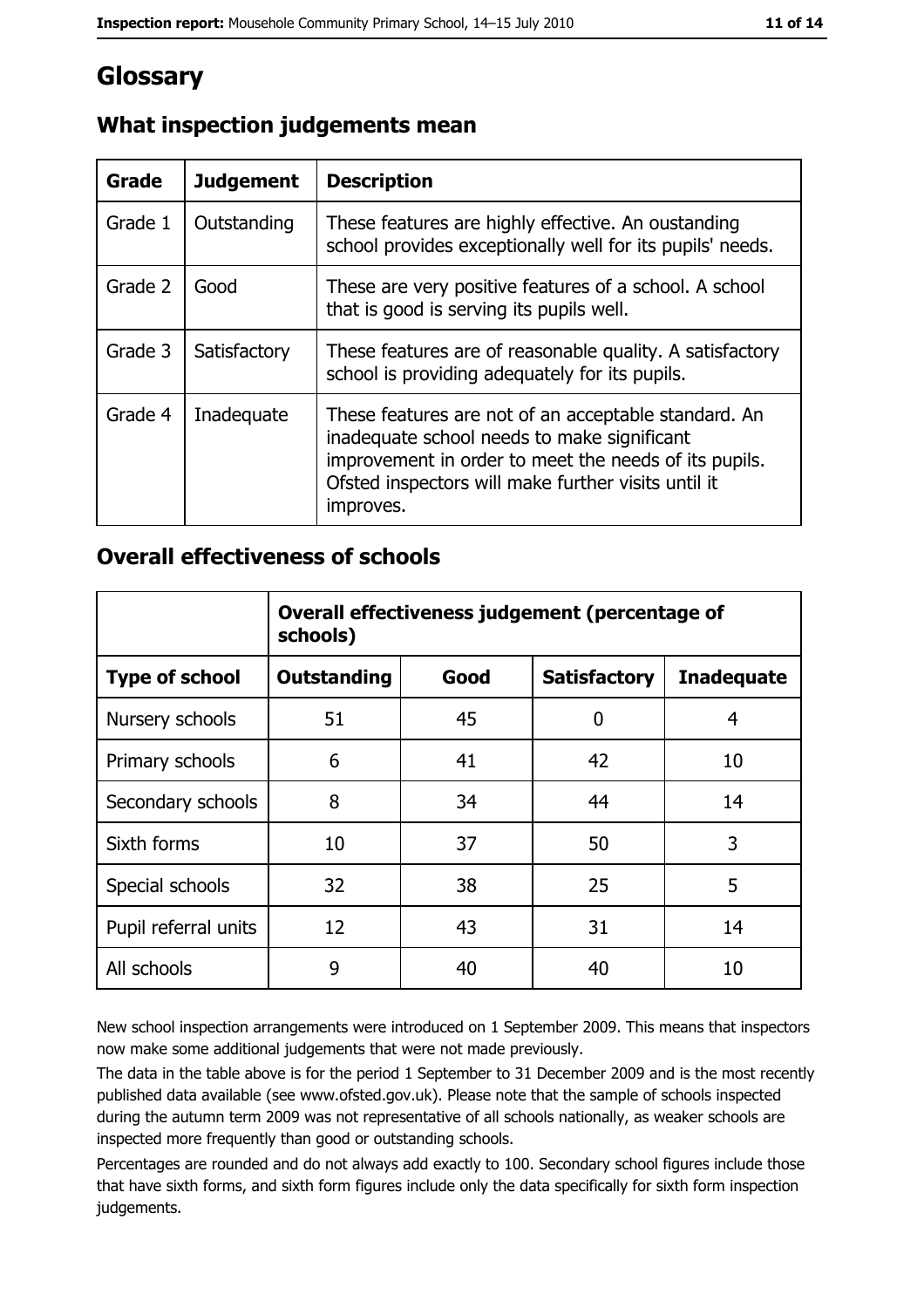# **Common terminology used by inspectors**

| Achievement:                  | the progress and success of a pupil in<br>their learning, development or training.                                                                                                                                                                                                                           |  |  |
|-------------------------------|--------------------------------------------------------------------------------------------------------------------------------------------------------------------------------------------------------------------------------------------------------------------------------------------------------------|--|--|
| Attainment:                   | the standard of the pupils' work shown by<br>test and examination results and in<br>lessons.                                                                                                                                                                                                                 |  |  |
| Capacity to improve:          | the proven ability of the school to<br>continue improving. Inspectors base this<br>judgement on what the school has<br>accomplished so far and on the quality of<br>its systems to maintain improvement.                                                                                                     |  |  |
| Leadership and management:    | the contribution of all the staff with<br>responsibilities, not just the headteacher,<br>to identifying priorities, directing and<br>motivating staff and running the school.                                                                                                                                |  |  |
| Learning:                     | how well pupils acquire knowledge,<br>develop their understanding, learn and<br>practise skills and are developing their<br>competence as learners.                                                                                                                                                          |  |  |
| <b>Overall effectiveness:</b> | inspectors form a judgement on a school's<br>overall effectiveness based on the findings<br>from their inspection of the school. The<br>following judgements, in particular,<br>influence what the overall effectiveness<br>judgement will be.                                                               |  |  |
|                               | The school's capacity for sustained<br>improvement.<br>Outcomes for individuals and groups<br>of pupils.<br>The quality of teaching.<br>The extent to which the curriculum<br>meets pupil's needs, including where<br>relevant, through partnerships.<br>The effectiveness of care, guidance<br>and support. |  |  |
| Progress:                     | the rate at which pupils are learning in<br>lessons and over longer periods of time. It<br>is often measured by comparing the<br>pupils' attainment at the end of a key<br>stage with their attainment when they<br>started.                                                                                 |  |  |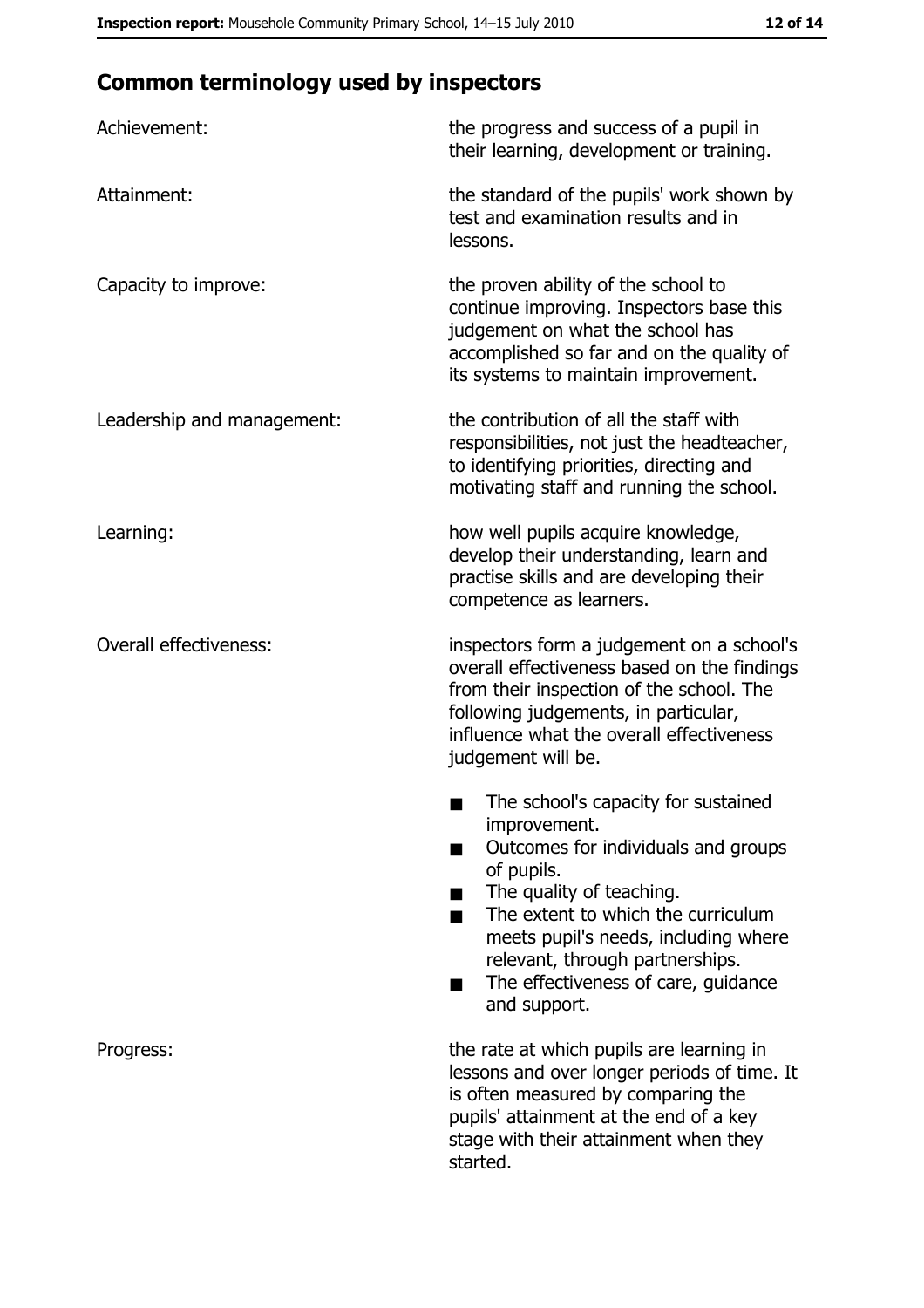This letter is provided for the school, parents and carers to share with their children. It describes Ofsted's main findings from the inspection of their school.



15 July 2010

Dear Pupils

Inspection of Mousehole Community Primary School, Mousehole TR19 6QQ

Thank you for making us welcome when we visited your school and talking to us about the things that you like in your school.

Yours is a good school. We think that it looks after you very well and gives you an exciting curriculum. Here are some of the things that we liked.

- You get a good start to your school life in the Reception class.  $\blacksquare$
- $\blacksquare$ Your achievement is good and your attainment is above average because of the good teaching you receive. You are making progress in mathematics and attaining better than in most other schools.
- Your school makes learning interesting and fun because of the wide range of  $\blacksquare$ activities provided for you. No wonder you enjoy school so much!
- The school looks after you well, which is why your understanding of how to stay  $\blacksquare$ safe and keep healthy is outstanding.
- You make an excellent contribution to the running of the school through the school  $\blacksquare$ council and other jobs that you do. The school parliament is exceptional.
- The school is led and managed well by your headteacher and the people who help  $\blacksquare$ her.

To help make your school even better we have asked the staff and governors to:

- complete the planned improvements to the outdoor area for those of you in the  $\blacksquare$ Reception class by July 2011 so that you have a suitably large covered area to enable learning outdoors in all weathers
- improve the ways for helping you find out more about the rich variety of cultures to be found within the United Kingdom and internationally and check on how well you have done this.

Yours sincerely

Stephen Lake

Lead inspector